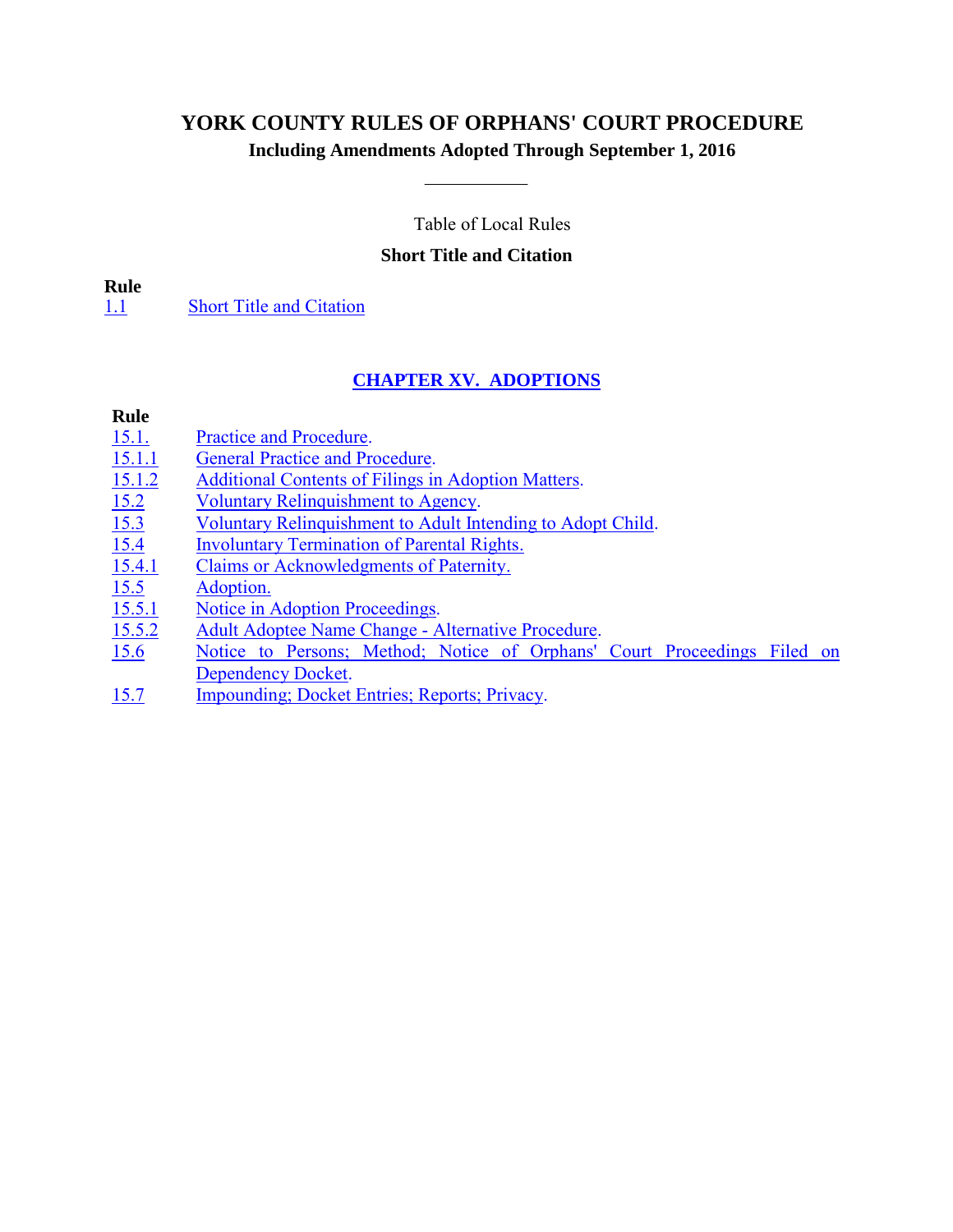### **CHAPTER I PRELIMINARY RULES**

## <span id="page-1-2"></span><span id="page-1-1"></span><span id="page-1-0"></span>**York O.C. Rule. 1.1 Short Title and Citation**

These Rules shall be known as the "York County Orphans' Court Rules" and shall be cited as "York O.C. Rule. "

## [Back to top](#page-0-0)

# **CHAPTER XV ADOPTIONS**

## **York O.C. Rule. 15.1. Practice and Procedure.**

All reports and petitions relating to adoption shall be filed with the clerk and shall be in such form as is designated from time to time by the court. All filing fees shall be paid at the time of filing. Upon the completion of any proceedings relative to adoption, all documents in connection therewith shall be handled in the manner set forth in Pennsylvania Orphans' Court Rule 15.7.

[Back to top](#page-0-0)

## **York O.C. Rule. 15.1.1 General Practice and Procedure**

All reports and petitions relating to adoption shall be filed with the clerk and shall be in such form as is designated from time to time by the court. The court may publish special filing instructions and procedures on the county website maintained by the clerk. All filing fees shall be paid at the time of filing.

**[Back to top](#page-0-0)** 

## **York O.C. Rule. 15.1.2 Additional Contents of Filings in Adoption Matters**

(A) Telephone Number. Every petition for adoption shall include in the body of the petition or by separate attachment, personal telephone number(s) by which the court-appointed investigator may contact the petitioners to schedule the in-home investigation.

 (B) Form of Certain Filings. Every report of intention to adopt and petition for adoption filed of record shall be typewritten and shall contain the caption of the case, the nature of the proceeding, the file number, and either the signature of the attorney, below which shall be the attorney's name, address, telephone number and attorney identification number, or the signature of the party, below which shall be the party's name, address, and telephone number.

[Back to top](#page-0-0)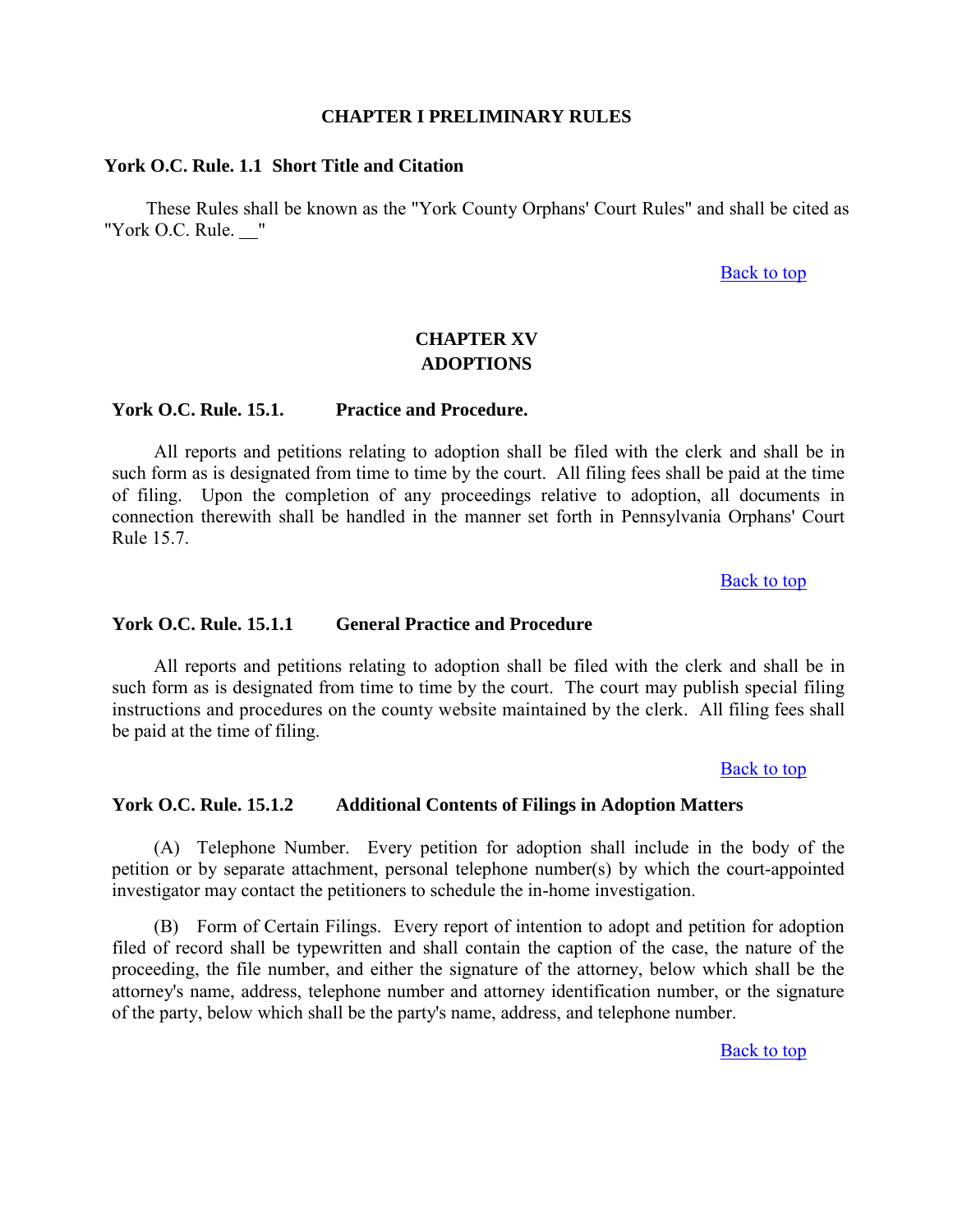<span id="page-2-0"></span>(C) Background Reports and Clearances.

 (1) Required Reports and Clearances. All petitioners seeking to adopt shall submit to the court prior to or at the time of filing a petition for adoption each of the following documents, which shall be executed within one (1) year of filing the petition for adoption.

(a) Report of criminal history record information from the Pennsylvania State Police;

(b) Pennsylvania child abuse clearance certificate from the Department of Public Welfare; and

 (c) Report of federal criminal history record information if a petitioner is required to file a report of intention to adopt.

 (2) Residence Outside of Commonwealth. The information required in paragraphs  $(C)(1)(a)$  and  $(C)(1)(b)$  is also required from each state where every petitioner seeking to adopt has resided in the five (5) years preceding the filing of the petition for adoption.

(3) Adult Household Residents. The information required in paragraphs (C)(1) and  $(C)(2)$  is also required of every individual over eighteen (18) years of age who resides within the household of petitioners.

(4) Exception. A parent of the adoptee, by birth or previous adoption, who has joined a petition for adoption or executed a consent to the proposed adoption pursuant to 23 Pa.C.S. §2711 shall not be required to comply with paragraphs (C)(1) and (C)(2) of this rule.

Note: the background reports and clearance required by this rule are referenced in 23 Pa.C.S. §6344.

# [Back to top](#page-0-0)

# **York O.C. Rule. 15.2. Voluntary Relinquishment to Agency.**

(A) Petition. A petition under Section 301 of the Adoption Act to relinquish parental rights and duties with respect to a child who has been in the care of an Agency shall include the following allegations:

 (1) The name, address, age, racial background and religious affiliation of each petitioner.

 (2) The information required in subparagraph (1) as to any parent who is not a petitioner, including the father of a child born out of wedlock, if he has been identified, unless the Court, for cause shown, determines such information is not essential.

 (3) The marital status of the mother as of the time of birth of the child and during one year prior thereto and, if the mother has ever been married, the name of her husband or husbands and her maiden name.

 (4) The name, age, date of birth, racial background, sex and religious affiliation of the child.

(5) The name and address of the Agency having care of the child.

(6) The date when the child was placed with the Agency.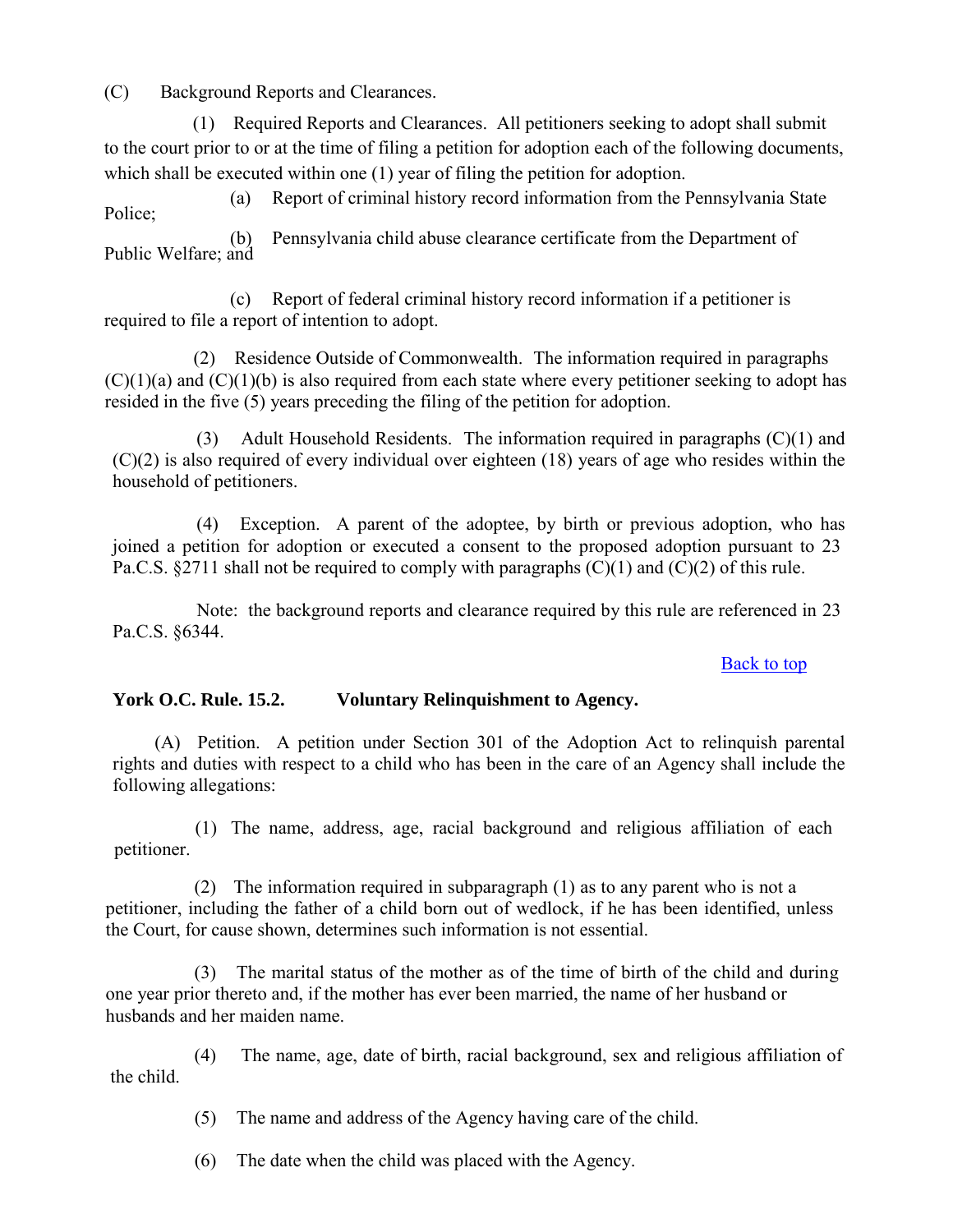<span id="page-3-0"></span>(7) When the child is born out of wedlock, whether the mother and the father of the child intend to marry.

(8) The reasons for seeking relinquishment.

 (9) That each petitioner understands the petition, has considered the alternatives, and has executed the petition voluntarily to promote what the petitioner believes to be in the petitioner's and the child's best interests.

(B) Exhibits. The petition shall have attached to it the following exhibits:

(1) The joinder of a parent who is not a petition or his or her waiver of all interest in the child, if either is obtainable.

(2) A birth certificate or certification of registration of birth of the child.

(3) The written consent of a parent or guardian of a petitioner who has not reached 18 years of age.

(4) The joinder of the Agency having care of the child and its consent to accept custody of the child until such time as the child is adopted.

(C) Notice and Hearing. If a parent, including the parent of a child born out of wedlock, has not relinquished his or her rights and duties in and to the child or joined in the other parent' petition hereunder, then notice of the hearing on the petition to relinquish rights and duties shall be given to the first referred to parent as provided in Rule 15.6. A parent may waive in writing the right to such notice. Each petitioner and each person whose joinder or consent is attached to the petition shall be examined under oath at the hearing unless excused by the Court.

# [Back to top](#page-0-0)

**York O.C. Rule. 15.3**. Voluntary Relinquishment to Adult Intending to Adopt Child.

(A) Petition. A petition under Section 302 of the Adoption Act to relinquish parental rights with respect to a child who has been in the exclusive care of an adult or adults, who have filed a Report of Intention to Adopt shall include the allegations required under subparagraphs (1),  $(2)$ ,  $(3)$ ,  $(4)$ ,  $(7)$ ,  $(8)$  and  $(9)$  of Rule 15.2(A) and the following:

- (1) The date when the Report of Intention to Adopt was filed.
- (2) The date when the child was placed with the adult or adults.

(B) Exhibits. The petition shall have attached to it the first three exhibits specified in Rule 15.2(B) and the separate consent of the adult or adults to accept custody of the child.

(C) Notice and Hearing. If a parent, including the parent of a child born out of wedlock, has not relinquished his or her rights in the child or joined in the petition hereunder, then notice of the hearing on a parent's petition to relinquish rights shall be given to the first referred to parent as provided in Rule 15.6. A parent may waive in writing the right of such notice. Each petitioner and each person whose joinder or consent is attached to the petition shall be examined under oath at the hearing unless excused by the Court.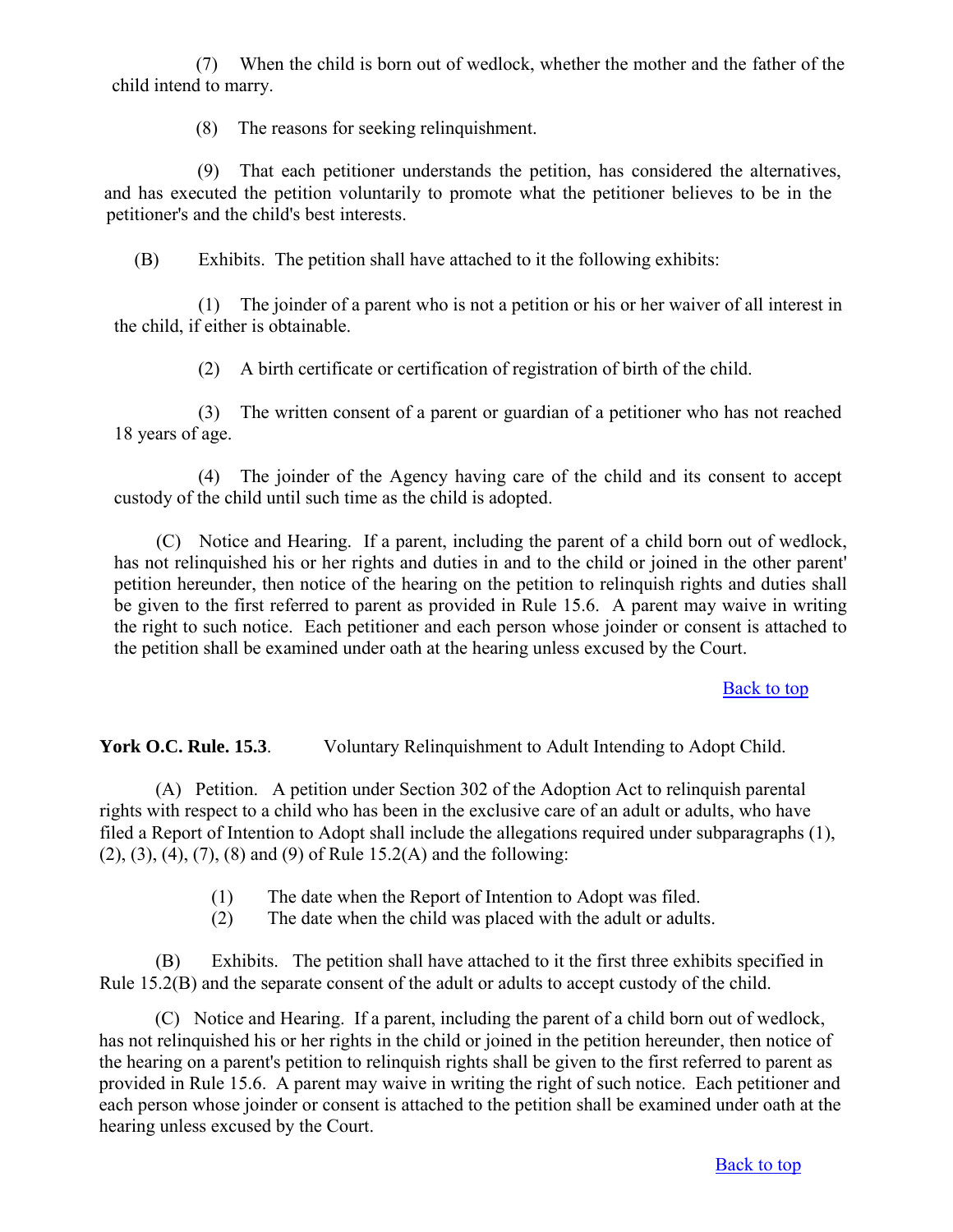## <span id="page-4-0"></span>**York O.C. Rule.15.4 Involuntary Termination of Parental Rights**

(A) Petition. A petition or involuntary termination of parental rights under Sections 311 and 312 of the Adoption Act shall include the following allegations:

(1) The name and address of the petition and his or her standing.

(2) The name, age, date of birth, racial background, sex and religious affiliation of the child

(3) The name, address, age, racial background and religious affiliation of the parent or parents, including the father of a child born out of wedlock, if he has been identified.

(4) The marital status of the mother as of the time of birth of the child and during one year prior thereto and, if the mother has ever been married, the name of her husband or husbands and her maiden name.

(5) The date when the child was placed in the care of the petitioner.

(6) Facts constituting grounds for the involuntary termination under Section 311 of the Adoption Act, and a reference to the applicable subsection or subsections.

(7) Whether either parent of the child is entitled to the benefits of the Soldiers' and Sailors' Civil Relief Act of 1940, as amended (50 U.S.C.A. §501 et seq.).

(8) That the petitioner will assume custody of the child until such time as the child Is adopted.

(B) Exhibits. The petition shall have attached to it the following exhibits:

(1) A birth certificate or certification of registration of birth of the child.

 (2) The joinder of a parent of a petitioner who is under the age of 18, unless excused by the Court.

(C) Guardian Ad Litem.

(1) When the termination of the parental rights of a parent who has not attained the age of 18 years is sought, unless the Court finds the parent is already adequately represented, the Court shall appoint a guardian ad litem to represent the parent. The appointment of a guardian ad litem may be provided for in the preliminary order attached to the petition for involuntary termination of parental rights.

(2) The decree appointing a guardian ad litem shall give the name, date of birth and address (if known) of the individual whom the guardian ad litem is to represent and the proceedings and period of time for which the guardian ad litem shall act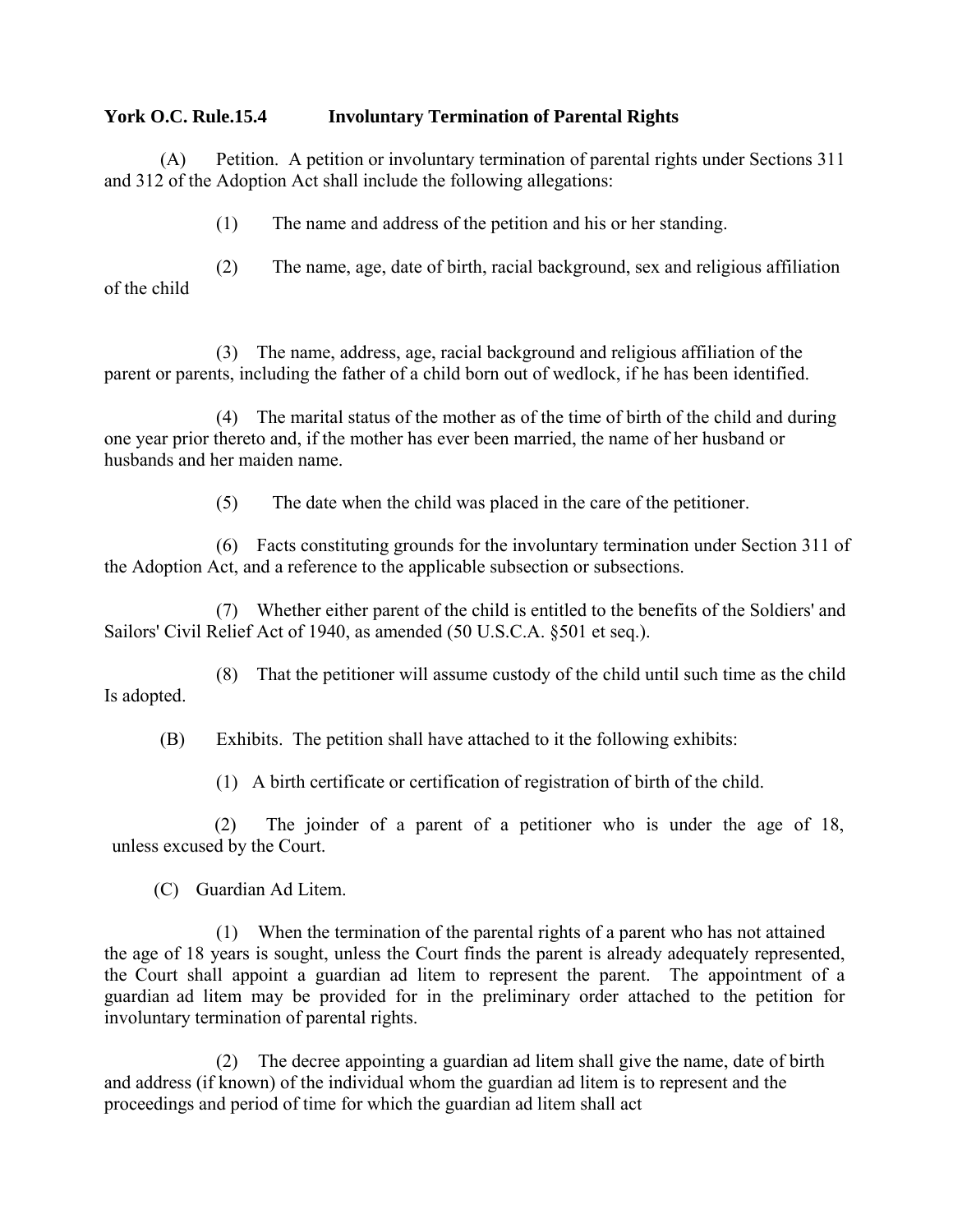<span id="page-5-0"></span>(D) Notice and Hearing. Notice of the hearing on the petition shall be given, in accordance with Rule 15.6 hereof, to the parent or parents whose rights are sought to be terminated, including the parent of a child born out of wedlock, to any intermediary named in the Report o Intention to Adopt, if one has been filed, and to the guardian of the person or guardian ad litem of any parent or parents who is or are under the age of 18 years. Each petitioner, each person whose joinder or consent is attached to the petition and any intermediary named in a Report of Intention to Adopt shall be examined under oath at the hearing unless they are excused by the Court.

[Back to top](#page-0-0)

#### **York O.C. Rule. 15.4.1 Certificates.**

In every proceeding brought to terminate any parental rights as to a child born in the Commonwealth of Pennsylvania, petition shall obtain and provide to the Court at the time of the hearing thereon official certificated obtained from the Pennsylvania Department of Welfare (formerly obtained from the Pennsylvania Department of Health, Bureau of Vital Statistics) identifying any paternity acknowledgements or paternity claims on file with the Department in accordance with 23 Pa.C.S. §5103(b) as to each such child as to whom termination of parental rights is sought.

[Back to top](#page-0-0)

#### **York O.C. Rule. 15.5 Adoption.**

 (A) Petition. The petition shall contain all declarations and information required by Section 401 of the Adoption Act and any additional information required by local rules.

(B) Notice or Consent - Parents of Child. Notice as provided by Rule 15.6 shall be given to each parent unless

or;

(1) He or she has consented in writing to the adoption and waived notice of hearing

(2) He or she has voluntarily relinquished his or her parental rights in a proceeding under Rule 15.2 or Rule 15.3, or;

(3) His or her parental rights have been involuntarily terminated in a proceeding under Rule 15.4.

(C) Investigation. A petition for adoption shall be subject to investigation as prescribed by local rules. The investigation report shall cover the matters alleged in the petition, any other matters that may affect the welfare of the child, and the information required by Sections 335 and 424 of the Adoption Act.

(D) Disclosure of Fees and Costs. At the hearing there shall be offered in evidence a report, certified by counsel for the petitioner, setting forth the amount of fees and expenses paid or to be paid to counsel and any other fees, costs and expenses paid or to be paid to an intermediary or any other person or institution, in connection with the adoption.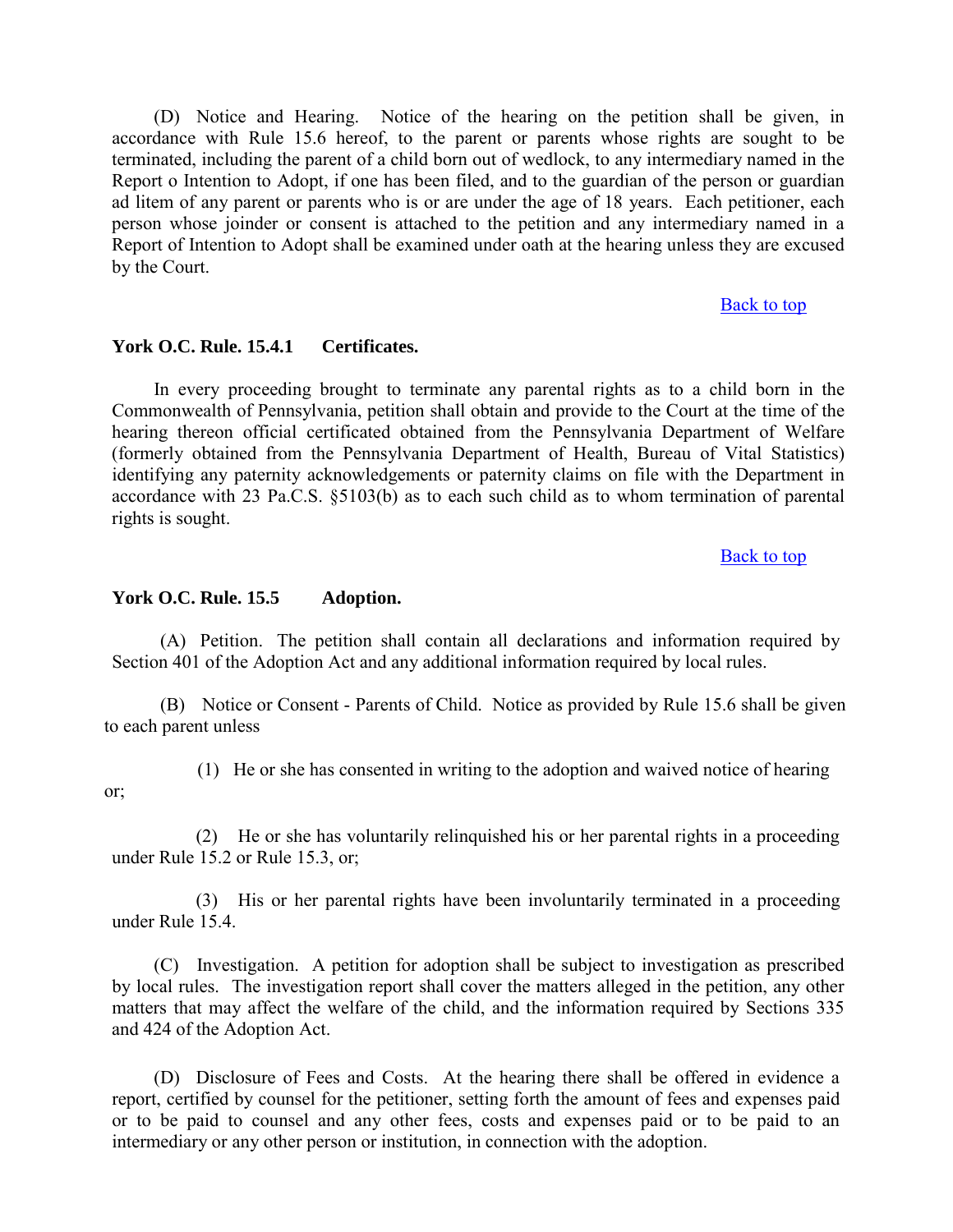<span id="page-6-0"></span>(E) Adult - Change of Name. When the person to be adopted is over the age of 18 years and desires to assume the surname of the adopting parent or parents, evidence showing compliance with the law relating to change of name must be introduced before a decree will be made.

### [Back to top](#page-0-0)

#### **York O.C. Rule. 15.5.1 Notice in Adoption Proceedings**

(A) General Rule. Notice of any hearing related to an adoption shall be given in strict conformity with the Adoption Act, 23 Pa.C.S. §§ 2301 et seq., and the Orphans' Court Rules of this Commonwealth and this county.

(B) Specific Circumstances and Exceptions.

(1) Adult Adoptee. If an adoptee is eighteen (18) years of age or older, a separate petition to waive notice of the hearing(s) to any parent of the adoptee may be filed by the prospective adoptive parent(s).

(2) Notice by Publication. If a person to be notified is not represented by legal counsel, cannot be personally served with notice, and cannot be served by mail because his or her residence is not known, a separate petition seeking authority to provide notice by publication may be filed by the prospective adoptive parent(s). Facts supporting the petition that cannot be verified by the petitioner(s) shall be stated in an affidavit accompanying the petition. If the petition is granted, notice by publication shall comply with York O.C. Rule 5.1.1 and be given at least once a week during three successive calendar weeks in a newspaper of general circulation published at or near the last known address of the person to be notified and also in the legal periodical, if any, in that county.

(3) Identity of Person to be Notified Unknown. If, after reasonable investigation, the identity of a person to be notified is unknown, a separate petition to waive notice to that person may be filed by the prospective adoptive parents(s). The petition shall set forth all information known relating to the identity or possible whereabouts of the person to be notified and what reasonable investigation was undertaken to identify that individual. Facts supporting the petition that cannot be verified by the petitioner(s) shall be stated in an affidavit accompanying the petition.

(4) Verification and Proposed Order. Each petition allowed by section (B) of this rule shall be accompanied by a verification and a proposed court order.

### [Back to top](#page-0-0)

## **York O.C. Rule. 15.5.2 Adult Adoptee Name Change - Alternative Procedure**

(A) Application for Change of Name as Exhibit to Petition for Adoption. In lieu of filing a separate petition for change of name with the prothonotary required by York R.C.P. 5730, petitioners seeking to adopt and requesting a change of an adult adoptee's name may instead initiate a change of name proceeding for an adult adoptee by attaching as an exhibit to their